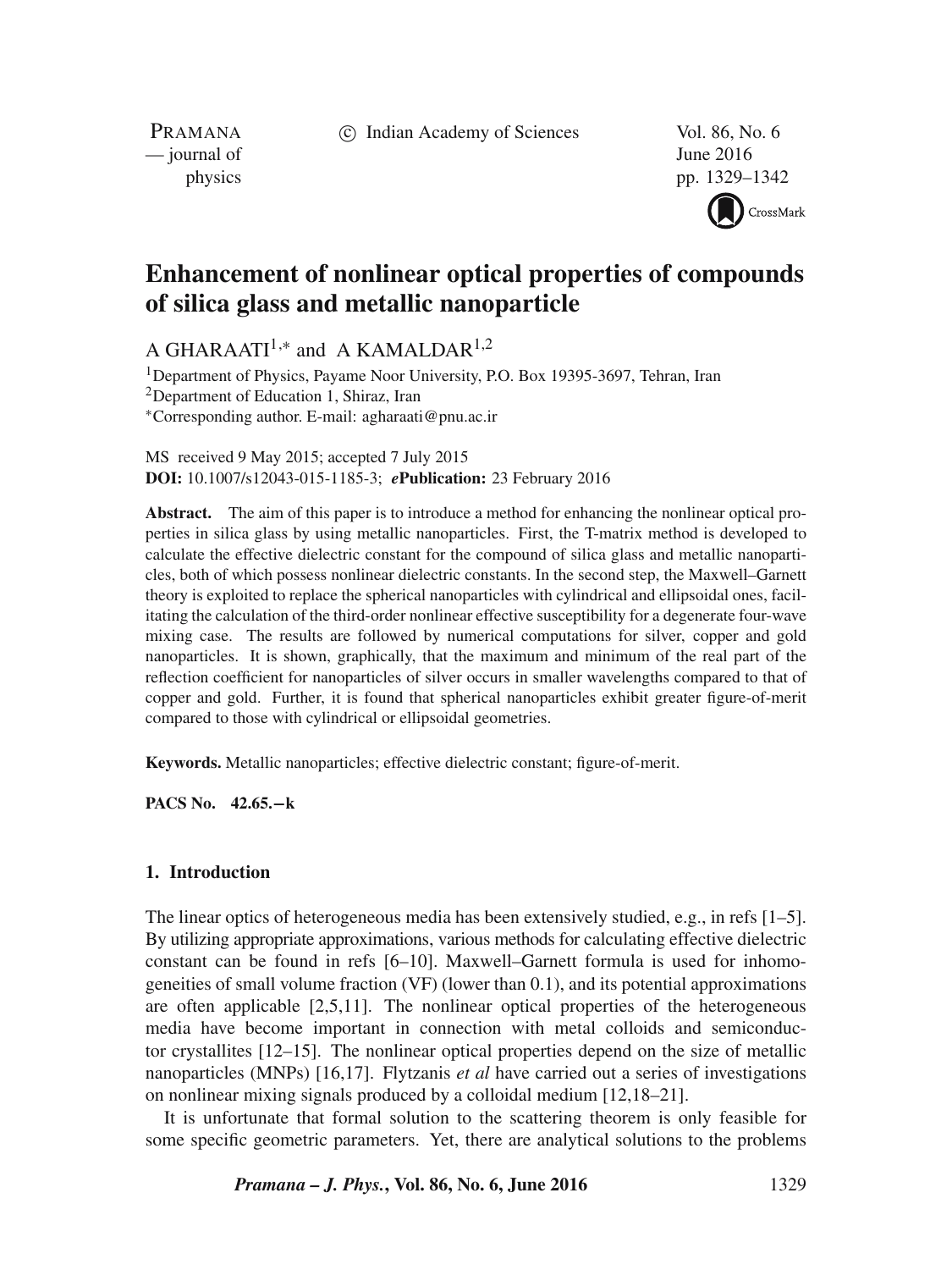## *A Gharaati and A Kamaldar*

associated with light scattering, whereby the electromagnetic potentials and fields are expanded by spherical harmonics [22,23]. Such solutions utilize the desirable shape of nanostructures and specific quality-dependent structures such as hot points in gap zones of Papillion antenna, or magnetic response of a two-loop resonator. As such, a sophisticated numerical solution is inevitable to solve Maxwell's equations. One such solution is making use of Gans or Mie–Gans theorem [24], which is applied to solve Maxwell's equation for the spherical particles or infinite-length cylinders.

This paper is aimed at introducing a method for enhancing the nonlinear optical properties in silica glass  $(SiO<sub>2</sub>)$  by adding MNPs. The first step involves expanding T-matrix method for calculating the effective dielectric constant (EDC) of the compound media, which is composed of silica glass and MNPs, as follows:

$$
\varepsilon(\omega) = \varepsilon_1(\omega) + \varepsilon_2(\omega)|E_0|^2,
$$
\n(1)

$$
\varepsilon'(\omega) = \varepsilon'_1(\omega) + \varepsilon'_2(\omega) |E_1|^2, \tag{2}
$$

where  $\varepsilon_1$  and  $\varepsilon_2$  represent respectively the linear and nonlinear parts of dielectric constant of silica glass (the host medium), while  $\varepsilon'_1$  and  $\varepsilon'_2$  are their counterparts for MNPs<br>(the quest medium). In eqs. (1) and (2) the annlied electric filed and the electric field in (the guest medium). In eqs (1) and (2), the applied electric filed and the electric field in the guest medium are denoted by  $E_0$  and  $E_1$ , respectively. The shape of nanoparticles is assumed to be spherical. The T-matrix method is scrutinized by replacing the spherical nanoparticles with cylindrical as well as ellipsoidal ones, accompanying the calculation of the effective third-order nonlinear susceptibility coefficient  $\bar{\chi}^{(3)}$  (ETNSC). The results from miscellaneous experiments show that although the existence of nanoparticles in silica glass increases the nonlinear reflection coefficient, the figure of merit (FOM) does not increase considerably because in the FOM, which is defined as the ratio of nonlinear refractive index  $(n)$  to the two-photon absorption coefficient, the two-photon absorption coefficient also increases. Finally, this study investigates the nonlinear properties of spherical, cylindrical and ellipsoidal MNPs in silica glass for the case of degenerate four-wave mixing (DFWM). Moreover, it shows how these parameters can be increased.

#### **2. Modelling**

## 2.1 *The effecti*v*e linear dielectric constant compounds of silica glass and spherical MNP*

In the first step, T-matrix method [25] associated with linear dielectric coefficient is used to calculate the EDC and the susceptibility coefficients of a compound medium consisting of silica glass (host) and MNPs (guest). To do so, the host medium is assumed to be a linear medium, in which the refractive index,  $n$ , and hence EDCs, depend on the applied wavelength,  $\lambda$ , through the Sellmeier equation,

$$
n(\lambda) = \sqrt{1 + \sum_{i=1}^{M} A_i \frac{\lambda^2}{\lambda^2 - \lambda_i^2}},
$$
\n(3)

where  $A_i$  and  $\lambda_i$  ( $i = 1, 2, 3$ ) are Sellmeier coefficients, which are obtained experimentally [26]. These coefficients are usually expressed for micrometre-order wavelengths. For silica glass  $A_1 = 0.696750$ ,  $\lambda_1 = 0.069066$ ,  $A_2 = 0.408218$ ,  $\lambda_2 = 0.115662$ ,  $A_3 = 0.890815$ and  $\lambda_3 = 9.900559$ .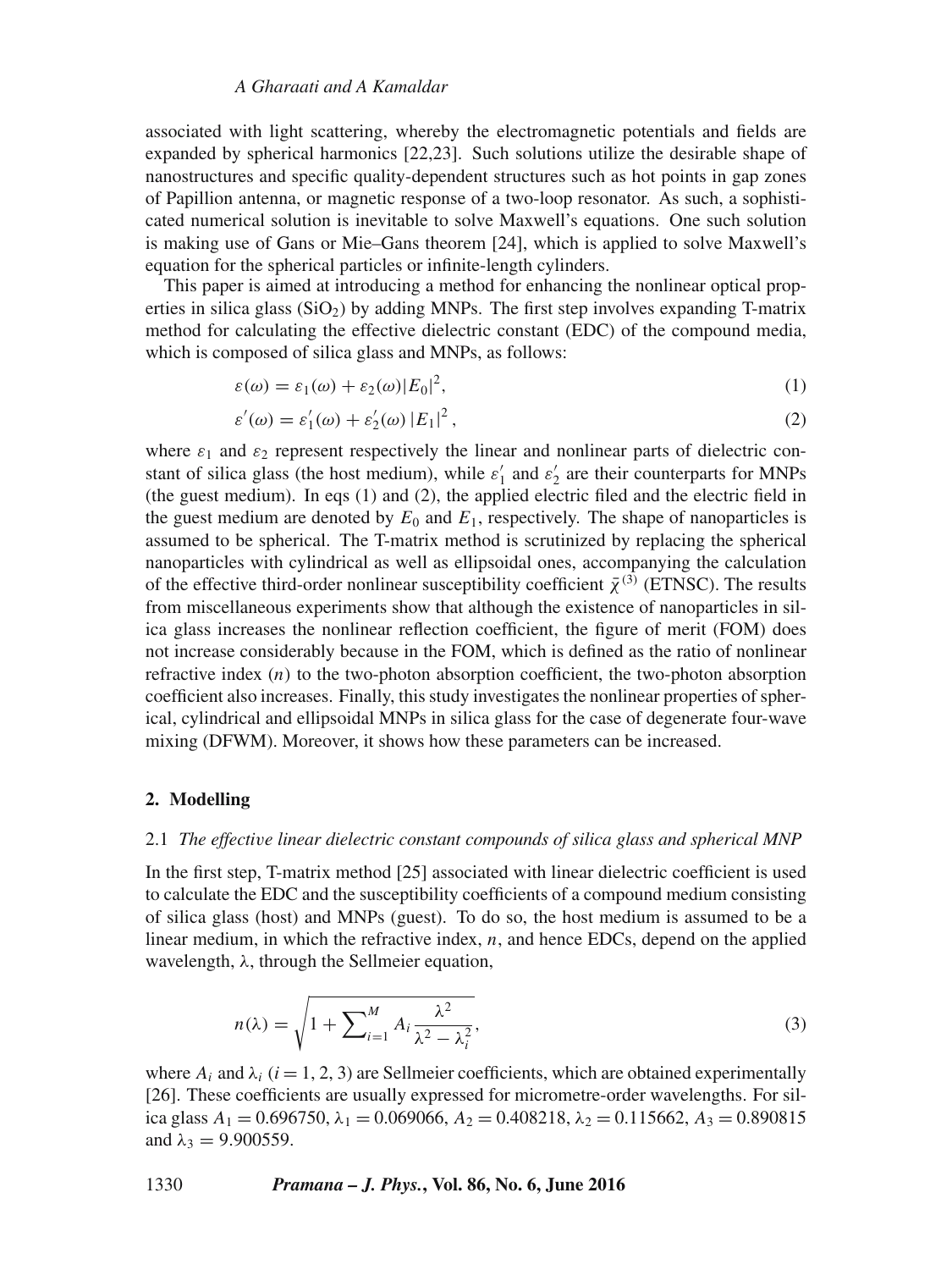In the case of linear media, when exploiting the Drude–Lorentz model, the real and imaginary parts of the dielectric constant are considered to be

$$
\operatorname{Re}\varepsilon_1' = 1 - \frac{\lambda^2}{\lambda_p^2},
$$
  

$$
\operatorname{Im}\varepsilon_1' = \frac{g\lambda^3}{\lambda_p^3 + g^2\lambda_p\lambda^2},
$$
 (4)

with  $\lambda_p$  and g being, respectively, plasma wavelength and conductivity. For spherical MNPs, the effect of electric field  $E_0$  is considered to be E, the Maxwell's field. The model has no restriction regarding the wavelength, but we take 532 nm, because the laboratory results and numerical data are available in this wavelength.

We may write [27,28]

$$
E_1 = \frac{3\varepsilon_1}{\varepsilon' + 2\varepsilon_1} E_0,\tag{5}
$$

 $\epsilon = \varepsilon(\omega)$ ,  $\varepsilon' = \varepsilon'(\omega)$ . Assuming that there is no interaction between nanoparticles, the average electric field in the beterogeneous medium  $\langle F \rangle$  can be written as average electric field in the heterogeneous medium  $\langle E \rangle$  can be written as

$$
\langle E \rangle = f \langle E_1 \rangle + (1 - f) \langle E_0 \rangle, \tag{6}
$$

where f is the VF of the nanoparticles. The EDC of the heterogeneous medium  $\bar{\varepsilon}$  is the ratio of its average displacement field  $\langle D \rangle$  and its average electric field  $\langle E \rangle$ , that is,

$$
\bar{\varepsilon} = \frac{\langle D \rangle}{\langle E \rangle}.
$$
\n(7)

E Combining eqs (6) and (7), the EDC of the heterogeneous medium can be written as

$$
\bar{\varepsilon} = \frac{f \varepsilon'(E_1) + (1 - f)\varepsilon_1 \langle E_0 \rangle}{f \langle E_1 \rangle + (1 - f) \langle E_0 \rangle}.
$$
\nOn the other hand, the average electric field in the nanoparticle can be calculated, using

eq. (5), in terms of the average electric field in the medium. Substitution of the result into eq. (8) leads to Maxwell–Garnett equation as

$$
\bar{\varepsilon} = \varepsilon \frac{\varepsilon'(1+2f) + 2\varepsilon(1-f)}{\varepsilon'(1-f) + \varepsilon(2+f)},\tag{9}
$$

where an ellipsoidal with  $a_x$ ,  $a_y$  and  $a_z$  axes is subjected to an external field of  $E_0 = (E_{0x},$  $E_{0y}$ ,  $E_{0z}$ ). Following the calculation outlined in refs [27,29], we introduce a parameter  $R(s)$  and the depolarization or geometric factors  $L<sub>i</sub>$  as follows:

$$
R(s) = \sqrt{(s + a_x^2)(s + a_y^2)(s + a_z^2)},
$$
\n(10)

$$
L_i = \frac{a_x a_y a_z}{2} \int_0^\infty \frac{ds}{(s + a_i^2) R(s)}, \qquad i = x, \ y, z. \tag{11}
$$

Notice that  $L_x + L_y + L_z = 1$ . For a spherical nanoparticle we have  $L_x = L_y = L_z = 1/3$ and for a cylindrical one  $L_x = L_y = 1/2$ ,  $L_z = 0$ .

*Pramana – J. Phys.***, Vol. 86, No. 6, June 2016** 1331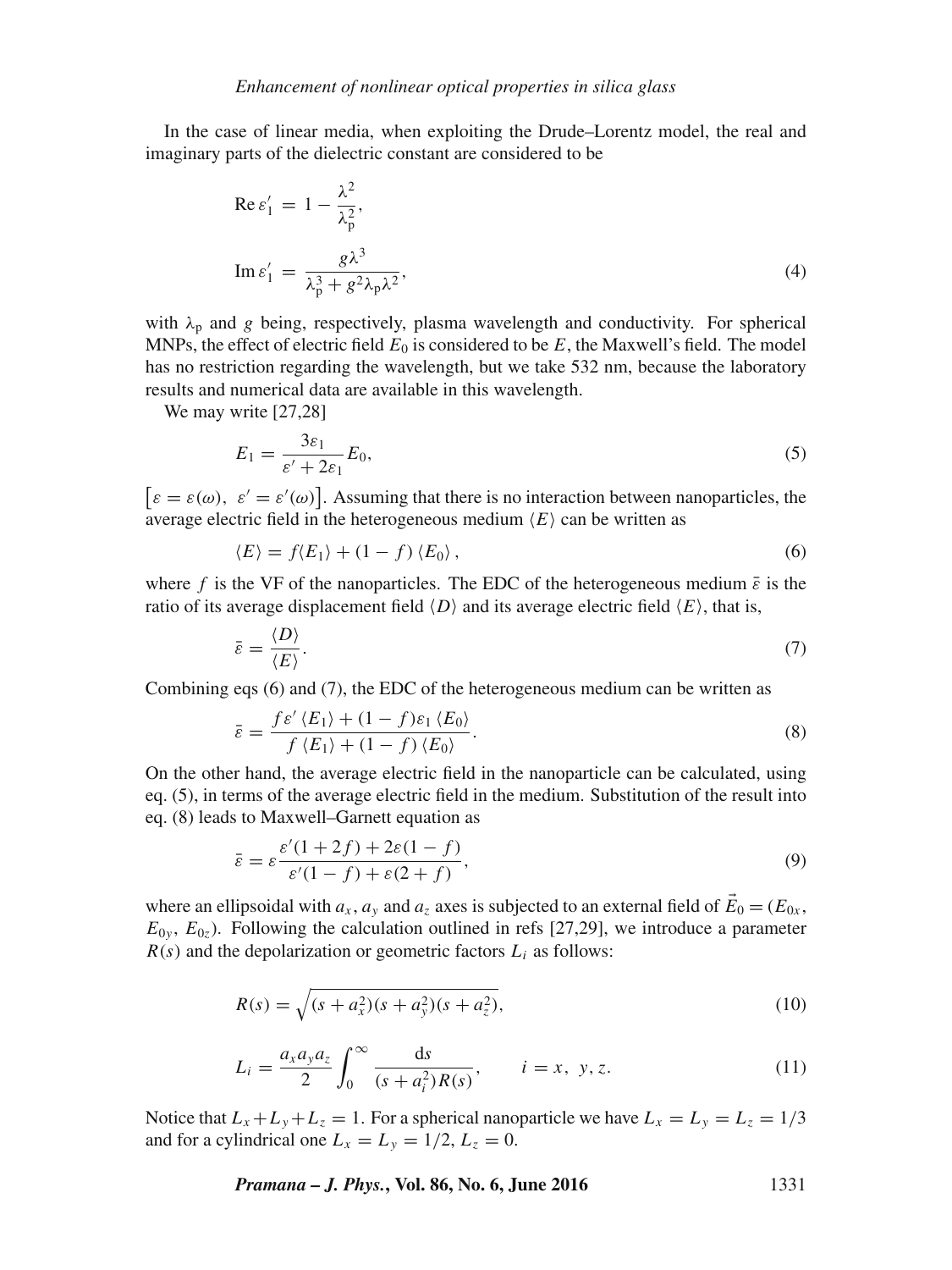## *A Gharaati and A Kamaldar*

The electric field components in the ellipsoidal metallic nanoparticles mentioned above can be given as

$$
E_{1j} = \frac{E_{0j}}{1 + L_j[\varepsilon - \varepsilon']/\varepsilon'}, \qquad j = x, y, z.
$$
 (12)

Now, assuming the ellipsoidal nanoparticles to have a unidirectional distribution with a<br>Now, assuming the ellipsoidal nanoparticles to have a unidirectional distribution with a small VF, making use of eqs  $(5)$ – $(9)$  and ignoring the interaction between the nanoparticles, the EDC of the heterogeneous medium in the directions *x*, *y* and *z* can be obtained as

$$
\bar{\varepsilon}_i = \varepsilon' \frac{\varepsilon [f + L_i (1 - f)] + \varepsilon' (1 - f)(1 - L_i)}{\varepsilon L_i (1 - f) + \varepsilon' [1 - L_i (1 - f)]}, \quad i = x, \ y, \ z. \tag{13}
$$

#### 2.2 *Reflection coefficient*

The reflection coefficient  $R$  is defined [25] as

$$
R = \left| \frac{1 - \sqrt{\frac{\varepsilon'}{\varepsilon_1} \left( 1 + \frac{f \varepsilon_2' A_0^2}{P^2 | P|^2 \sqrt{\varepsilon'} \text{Re}\varepsilon'} \right)}}{1 + \sqrt{\frac{\varepsilon'}{\varepsilon_1} \left( 1 + \frac{f \varepsilon_2' A_0^2}{P^2 | P|^2 \sqrt{\varepsilon'} \text{Re}\varepsilon'} \right)}} \right|^2, \tag{14}
$$

where $A_0$  is the amplitude;

$$
P = \frac{1}{3\varepsilon_1} \left[ (1 - f)\varepsilon' + (2 + f)\varepsilon_1 \right]
$$
  
and the VF of the nanoparticles in silica glass, f, is assumed to be small because the

interaction between the nanoparticles is ignored. We have taken the linear data of silver from ref. [30] and for nonlinear case the typical wavelength is 532 nm [15].

Taking into account the preceding factors [30] and considering the results obtained in ref. [27], the plots regarding  $\bar{\varepsilon}$  and R in the wavelength range of 0.2–1.2  $\mu$ m are depicted in figures  $1-3$  for  $0 < f < 0.1$ . They also show the dependency of refractive index on wavelength based on the Sellemier formula. In these figures one can clearly observe where the maximum and minimum of the EDC and  $R$  occur in terms of wavelength. For example, in figures 1a and 1b, the real and imaginary parts of the EDC are plotted for a compound of spherical gold nanoparticles and silica glass based on T-matrix method in terms of f and λ. In figure 1a, at  $\lambda = 0.5 \mu$ m, the value of the real part of EDC reaches its maximum and it is minimized to 0.4 and in figure 1b, at  $\lambda = 0.4 \mu$ m, the value of imaginary part of the EDC reaches its maximum. It should be noted that variation at 0.6  $< \lambda < 1.2 \mu$ m for the real and imaginary parts is small and reaches zero.

Similarly, the imaginary part of the EDC can be plotted for different combinations such as spherical gold nanoparticles and silica glass compound using the T-matrix method. The next step involves altering the material of nanoparticles to copper and silver, so that the characteristics of their real and imaginary parts could be examined.

Figures 2a and 2b show the real and imaginary parts of the EDC for a compound of ellipsoidal gold nanoparticles and silica glass based on Maxwell–Garnett model in terms of geometric parameters of nanoparticles,  $L_i$ , and wavelength.

Figures 3a and 3b illustrate the real and imaginary parts of the reflection coefficient, R, for a compound of spherical gold nanoparticles and silica glass based on T-matrix method in terms of VF of nanoparticles and wavelength.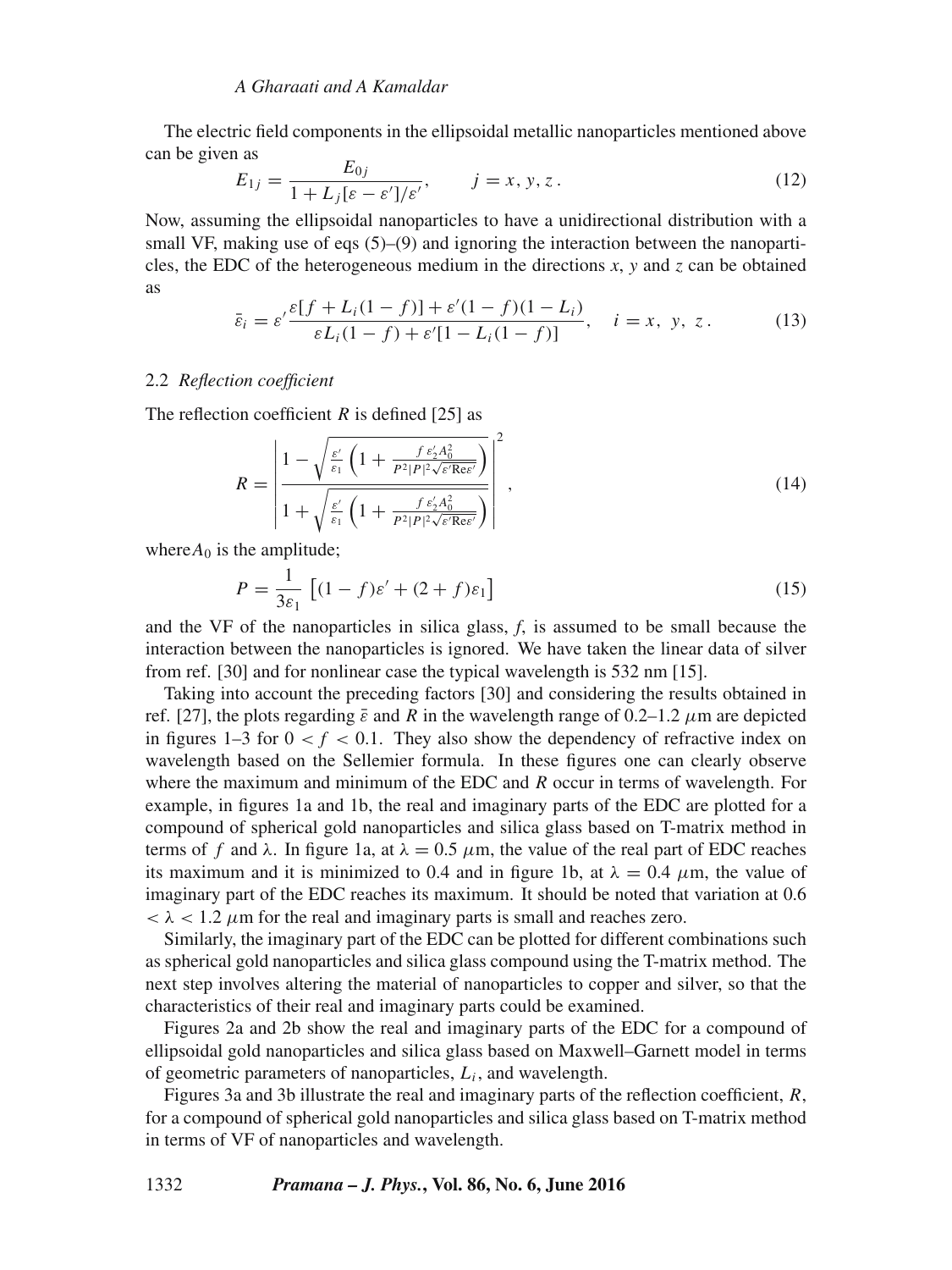

**Figure 1.** The EDC after the addition of spherical gold nanoparticles to the silica glass using T-matrix method. (**a**) Real part and (**b**) imaginary part.

Substitution of gold nanoparticles with copper nanoparticles yields similar results. But, when silver nanoparticles are used as guest ones, the value of the real part of reflection coefficient reaches its maximum at  $\lambda = 0.35 \mu$ m and minimum at  $\lambda = 0.55 \mu$ m. So, it can be concluded that for silver the maximum and minimum points of reflection coefficient occur at shorter wavelengths.

Similarly, the imaginary part of the reflection coefficient can be plotted for copper nanoparticles in silica glass compound. Again, at  $\lambda = 0.8$   $\mu$ m, the value of the imaginary part of reflection coefficient reaches its maximum  $(R = 0.5)$ . It occurs at shorter wavelengths  $(0.6 \mu m)$  when silver rather than copper is used.

## 2.3 *DFWM in silica glass and nanoparticle compounds*

In this section, parallel to the study done in [25,27], we calculate DFWM in silica glass and nanoparticle compound for a compound heterogeneous medium consisting of silica glass (host) and ellipsoidal gold, silver or copper MNPs (guest), which are spread in one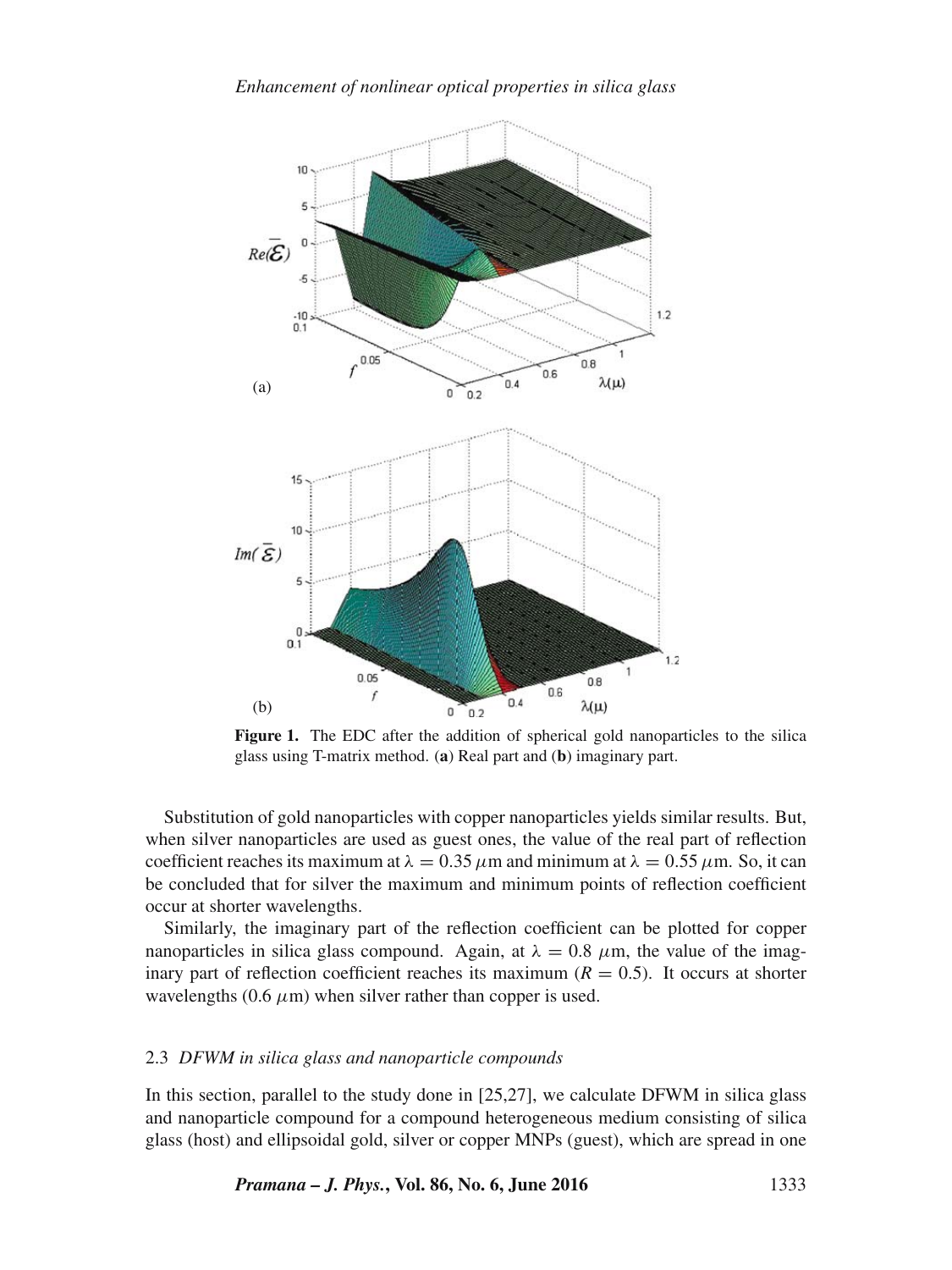direction in nonlinear dielectric medium. Both the host and the guest have nonlinear optical properties.

The electric field components in an ellipsoidal along  $x-$ ,  $y-$  and  $z$ -axes are as follows:

$$
E_{ik} = \frac{E_{0k}}{1 + L_k(\varepsilon_{2k}^{\text{non}} - \varepsilon_{1k}^{\text{non}})/\varepsilon_{1k}^{\text{non}}}, \quad k = x, y, z,
$$
 (16)

where *i* represents the interior of the guest medium, the term  $\varepsilon_{1k}^{nor}$   $(k = x, y, z)$  is the nonlinear FDC of the bost and  $\varepsilon_{1k}^{non}$   $(k = x, y, z)$  is the nonlinear FDC of the quest. The nonlinear EDC of the host and  $\varepsilon_{2k}^{non}$  ( $k = x, y, z$ ) is the nonlinear EDC of the guest. The nonlinear EDC of the ellipsoidal nanoparticles of the quest is nonlinear EDC of the ellipsoidal nanoparticles of the guest is

$$
\varepsilon_{2k}^{\text{non}}(\omega) = \varepsilon_1'(\omega) + \varepsilon_2' |E_{ik}|^2, \quad k = x, y, z. \tag{17}
$$

If  $\varepsilon'_1$  and  $\varepsilon'_2$  are respectively the linear and nonlinear EDCs of the guest nanoparticles, the nonlinear EDC of the host medium will be nonlinear EDC of the host medium will be

$$
\varepsilon_{1k}^{\text{non}}(\omega) = \varepsilon_1(\omega) + \varepsilon_2 |E_{0k}|^2, \quad k = x, y, z,
$$
\n(18)

where  $\varepsilon_1$  and  $\varepsilon_2$  are respectively the linear and nonlinear EDCs of the host nanoparticles.<br> $F_{11}$  is the component of the guest's electric field and  $F_{01}$  is the same one for the exerting  $E_{ik}$  is the component of the guest's electric field and  $E_{0k}$  is the same one for the exerting



**Figure 2.** The same as figure 1 but for ellipsoidal gold nanoparticles.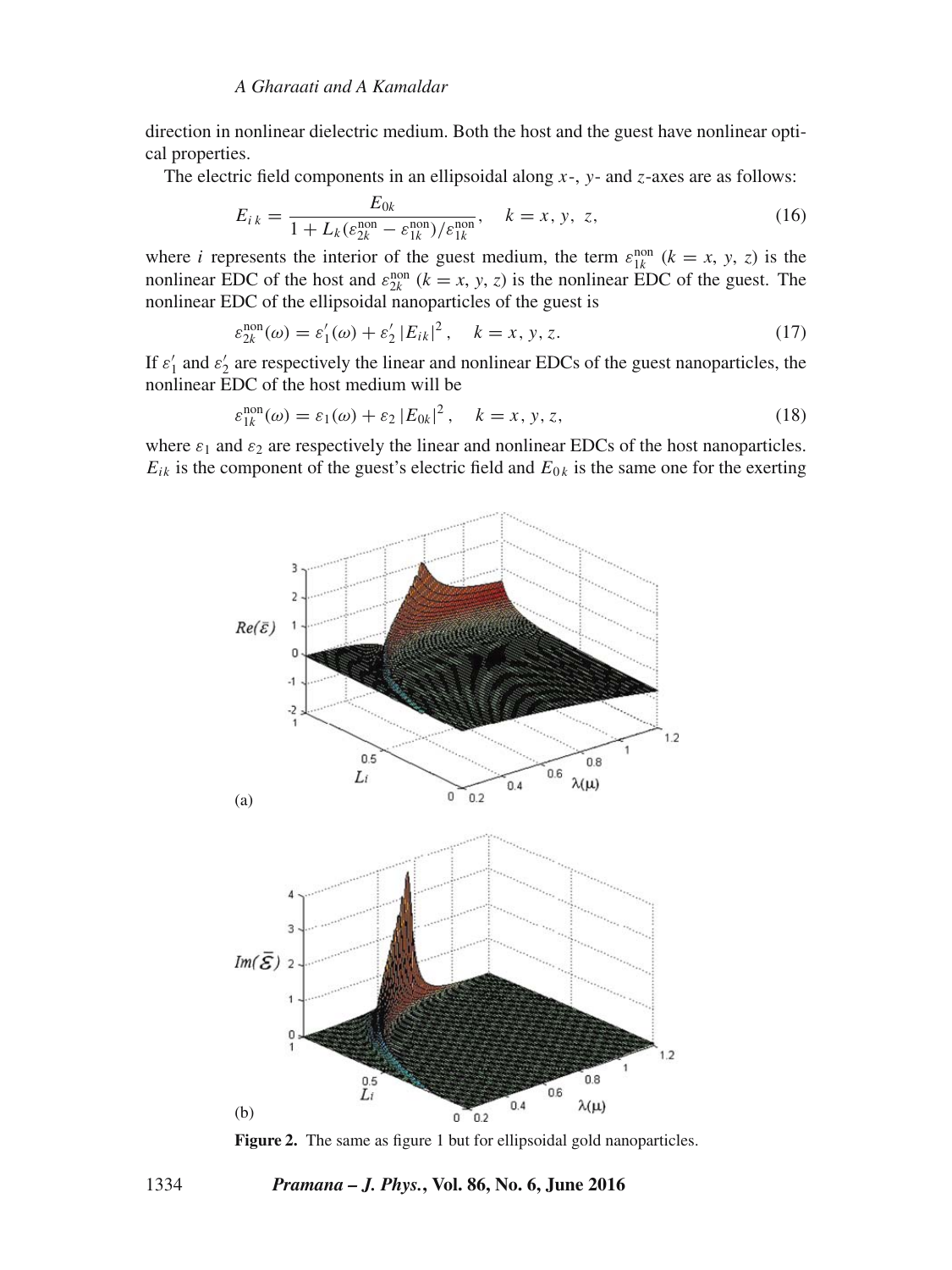

Figure 3. The reflection coefficient after adding spherical gold nanoparticles to the silica glass using T-matrix method. (**a**) Real part and (**b**) imaginary part.

field. Calculations and simplifications in the xdirection show that

$$
E_{ix} = \frac{\varepsilon_{1x}^{\text{non}}}{\varepsilon_{1x}^{\text{non}} + L_x(\varepsilon_{2x}^{\text{non}} - \varepsilon_{1x}^{\text{non}})} E_{0x}.
$$
\n(19)

But, on the other hand,

$$
E_{ix} = x'E_{0x}.\tag{20}
$$

For converting the spherical formulation represented by Agarwal *et al* [25] to the ellipsoidal ones, similar calculations should be performed [25,27].

$$
x' = \frac{\varepsilon_{1x}^{\text{non}}}{\varepsilon_{1x}^{\text{non}} + L_x \left(\varepsilon_{2x}^{\text{non}} - \varepsilon_{1x}^{\text{non}}\right)}.
$$
\n(21)

Hence,

$$
D = \varepsilon_{2k}^{\text{non}}(\omega)E. \tag{22}
$$

*Pramana – J. Phys.***, Vol. 86, No. 6, June 2016** 1335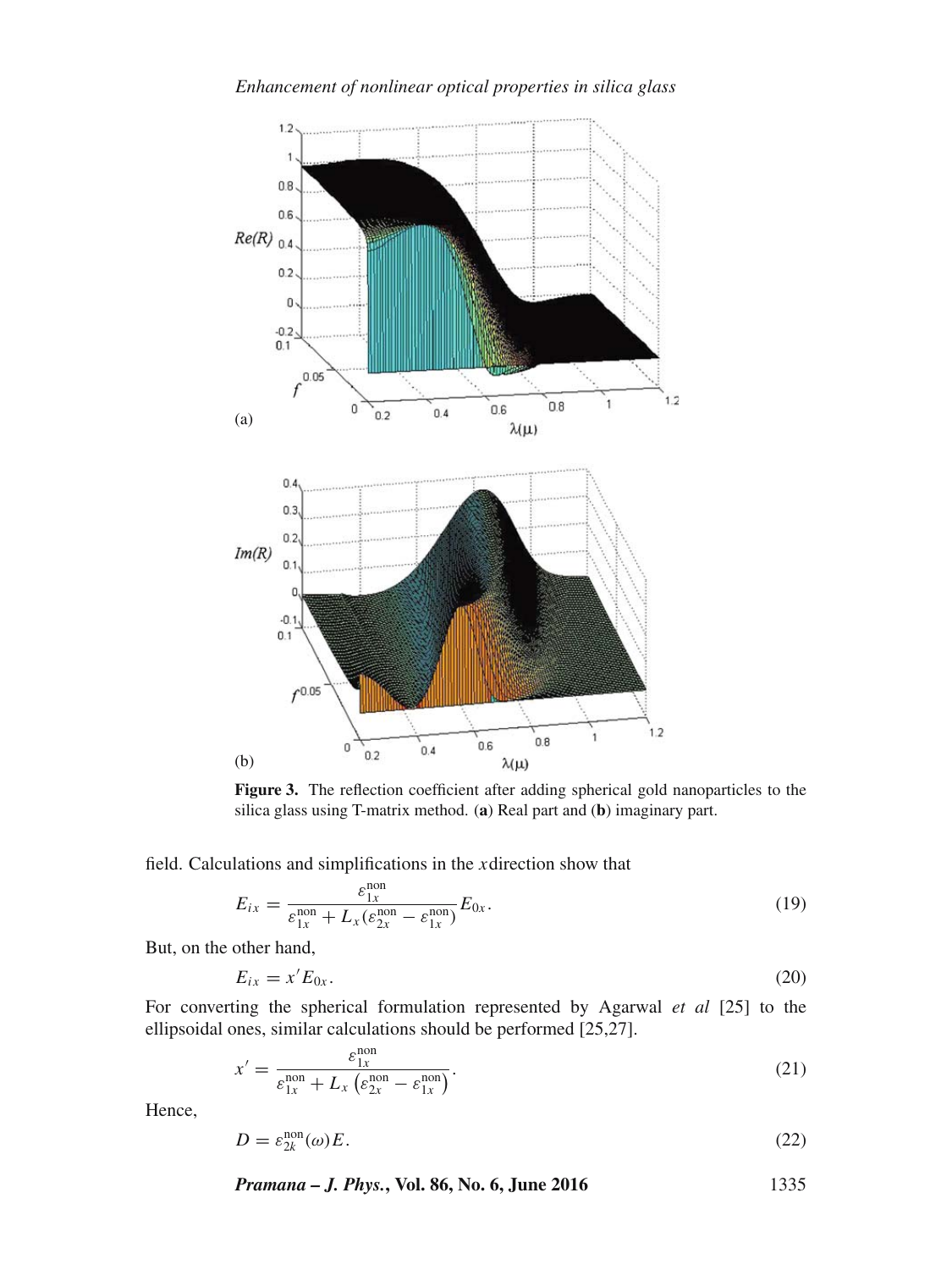But, when the electric field of the nonlinear signal is

$$
E_s^{\text{NL}} = \frac{-4\pi}{\varepsilon(\omega_j) + 2\varepsilon_0(\omega_j)} P^{\text{NL}},
$$
\n(23)

where

$$
PNL = \chi_{112}^{(3)} \chi_1^2 \chi_2^* E_{10} E_{10} E_{20}^*,
$$
  
\n
$$
\chi_j' = \frac{3\varepsilon_0(\omega_j)}{\varepsilon(\omega_j) + 2\varepsilon_0(\omega_j)}, \quad j = 1, 2 \text{ and } s.
$$
 (24)

 $E_s^{\text{NL}}$  and  $D_s^{\text{NL}}$  in terms of the T-matrix method can be expressed as follows [25]:

$$
D_s^{\text{NL}} = \varepsilon_0 \langle E_s^{\text{NL}} \rangle + 4\pi \langle T_{112}^{(3)} \rangle E_{10} E_{10} E_{20}^*.
$$
 (25)

By substituting  $P<sup>NL</sup>$  in eq. (23)

$$
E_s^{\text{NL}} = \frac{-4\pi}{\varepsilon(\omega_j) + 2\varepsilon_0(\omega_j)} \chi_{112}^{(3)} \chi_1'^2 \chi_2'^* E_{10} E_{10} E_{20}^*.
$$
 (26)

From eqs (23)–(26), it can be inferred that the average electric field of this nonlinear signal is as the one below.

$$
E_s^{\text{NL}} = \frac{-4\pi}{3\varepsilon_0(\omega_j)} \chi_{112}^{(3)} \chi_s' \chi_1'^2 \chi_2'^* E_{10} E_{10} E_{20}^*,
$$
 (27)

$$
\langle E_s^{\text{NL}} \rangle = 4\pi \left( \langle G T_{sss}^{(3)} | E_{s0} |^2 E_{s0} + \langle G T_{s11}^{(3)} \rangle | E_{10} |^2 E_{s0} + \langle G T_{s22}^{(3)} \rangle | E_{20} |^2 E_{s0} + \langle G T_{112}^{(3)} \rangle E_{10} E_{10} E_{20}^* \right), \tag{28}
$$

where G is an integral operator [25].<br>By comparing eqs.  $(27)$  and  $(28)$ .

By comparing eqs (27) and (28),  $\langle GT_{112}^{(3)} \rangle$  can be written as

$$
\langle GT_{112}^{(3)} \rangle = -\frac{1}{3\varepsilon_0(\omega_j)} \chi_{112}^{(3)} \chi_s' \chi_1'^2 \chi_2'^*,\tag{29}
$$

and the electric displacement in signal frequency  $\omega_s$ , where  $\omega_s = \omega_1 = \omega_2$ , is written as [25]

$$
D_s^{\text{NL}} = \varepsilon_0 \langle E_s^{\text{NL}} \rangle + 4\pi \langle T_{112}^{(3)} \rangle E_{10} E_{10} E_{20}^*.
$$
 (30)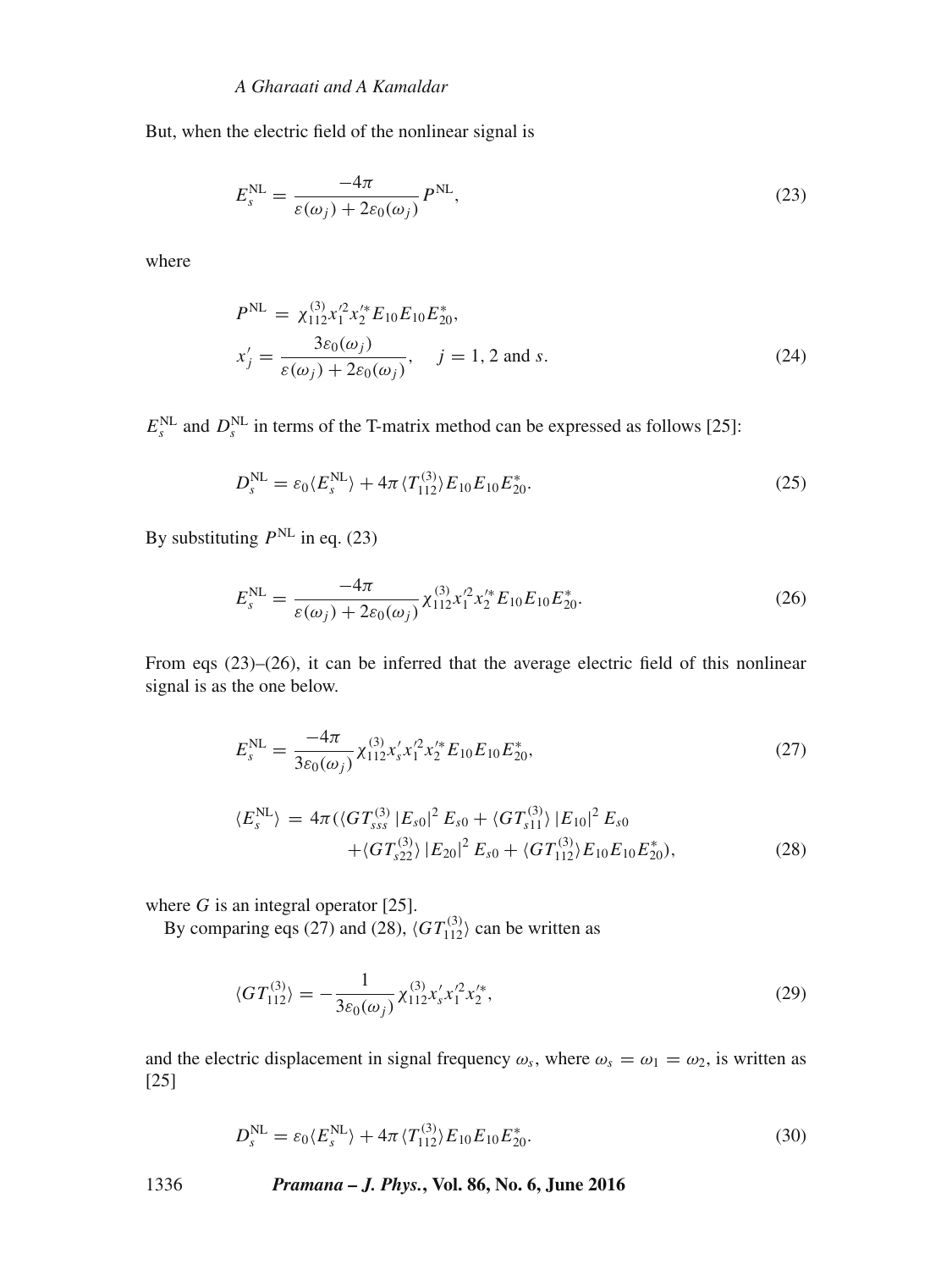By substituting  $E_s^{\text{NL}}$  in eq. (30), we get

$$
D_s^{\text{NL}} = 4\pi \left[ \varepsilon_0 \left( -\frac{1}{3\varepsilon_0} \chi_{112}^{(3)} x_s' x_1'^2 x_2'^* \right) + \langle T_{112}^{(3)} \rangle \right] E_{10} E_{10} E_{20}^*, \tag{31}
$$

 $D_s^{\text{NL}}$  can also be expressed as

$$
D_s^{\text{NL}} = \varepsilon E_s^{\text{NL}} + 4\pi P^{\text{NL}}.
$$
\n(32)

By substituting  $E_s^{\text{NL}}$  and  $P^{\text{NL}}$  from eqs (24) and (27) into eq. (32)  $D_s^{\text{NL}}$  can be written as

$$
D_s^{\text{NL}} = \varepsilon(\omega_j) \left( \frac{-4\pi}{3\varepsilon_0(\omega_j)} \chi_{112}^{(3)} \chi_s' \chi_1'^2 \chi_2'^* E_{10} E_{10} E_{20}^* \right) + 4\pi \chi_{112}^{(3)} \chi_1'^2 \chi_2'^* E_{10} E_{10} E_{20}^*,
$$
\n(33)

and by comparing eqs (30) and (31) with eq. (33) an explicit expression is obtained for  $\langle T_{112}^{(3)} \rangle$ 

$$
\langle T_{112}^{(3)} \rangle = \chi_{112}^{(3)} x_s' x_1'^2 x_2'^*.
$$
\n(34)

Similar to the case of spherical nanoparticles, the average of T-matrices for a heterogeneous medium of VF, *f* consisting of ellipsoidal nanoparticles can be written as follows [25]:

$$
\langle T_j^{(1)} \rangle = f(\varepsilon(\omega_j) - \varepsilon_0(\omega_j))x_j,\tag{35}
$$

$$
\langle T_j^{(1)} \rangle = f(\varepsilon(\omega_j) - \varepsilon_0(\omega_j))x_j,\tag{36}
$$

$$
\langle T_{112}^{(3)} \rangle = \chi_{112}^{(3)} f \chi_s' \chi_1'^2 \chi_2'^*,\tag{37}
$$

$$
\langle GT_{112}^{(3)} \rangle = -\frac{1}{3\varepsilon_0(\omega_j)} f x_s' x_1'^2 x_2'^*.
$$
\n(38)

Finally, the ETNSC is

$$
\bar{\chi}_{112}^{(3)} = \chi_{112}^{(3)} f \frac{|x_1'|^2 x_2'^2}{|1 + f(x_1' - 1)|^2 [1 + f(x_2' - 1)]^2}.
$$
\n(39)

**Table 1.** Variations of FOM in silica glass after the addition of different cylindrical MNPs for a DFWM at  $\lambda = 532$  nm.

| Composite     | f    | $\text{Re}\bar{\chi}_{211}^{(3)}(\text{esu})$ | $\text{Im}\,\bar{\chi}^{(3)}_{211}(\text{esu})$ | $ \bar{\chi}_{211}^{(3)} $ (esu) | <b>FOM</b> |
|---------------|------|-----------------------------------------------|-------------------------------------------------|----------------------------------|------------|
| Silica and Au | 0.08 | $-2.49 \times 10^{-7}$                        | $4.10 \times 10^{-7}$                           | $4.80 \times 10^{-7}$            | 0.93       |
| Silica and Cu | 0.08 | $-1.09 \times 10^{-8}$                        | $1.33 \times 10^{-8}$                           | $1.72 \times 10^{-8}$            | 0.03       |
| Silica and Ag | 0.08 | $4.93 \times 10^{-12}$                        | $1.11 \times 10^{-13}$                          | $4.93 \times 10^{-12}$           | 3.25       |
| Silica and Au | 0.06 | $-1.45 \times 10^{-7}$                        | $2.72 \times 10^{-7}$                           | $3.09 \times 10^{-7}$            | 0.90       |
| Silica and Cu | 0.06 | $-7.07 \times 10^{-9}$                        | $9.09 \times 10^{-9}$                           | $1.15 \times 10^{-8}$            | 1.08       |
| Silica and Ag | 0.06 | $3.37 \times 10^{-12}$                        | $7.59 \times 10^{-14}$                          | $3.37 \times 10^{-12}$           | 3.34       |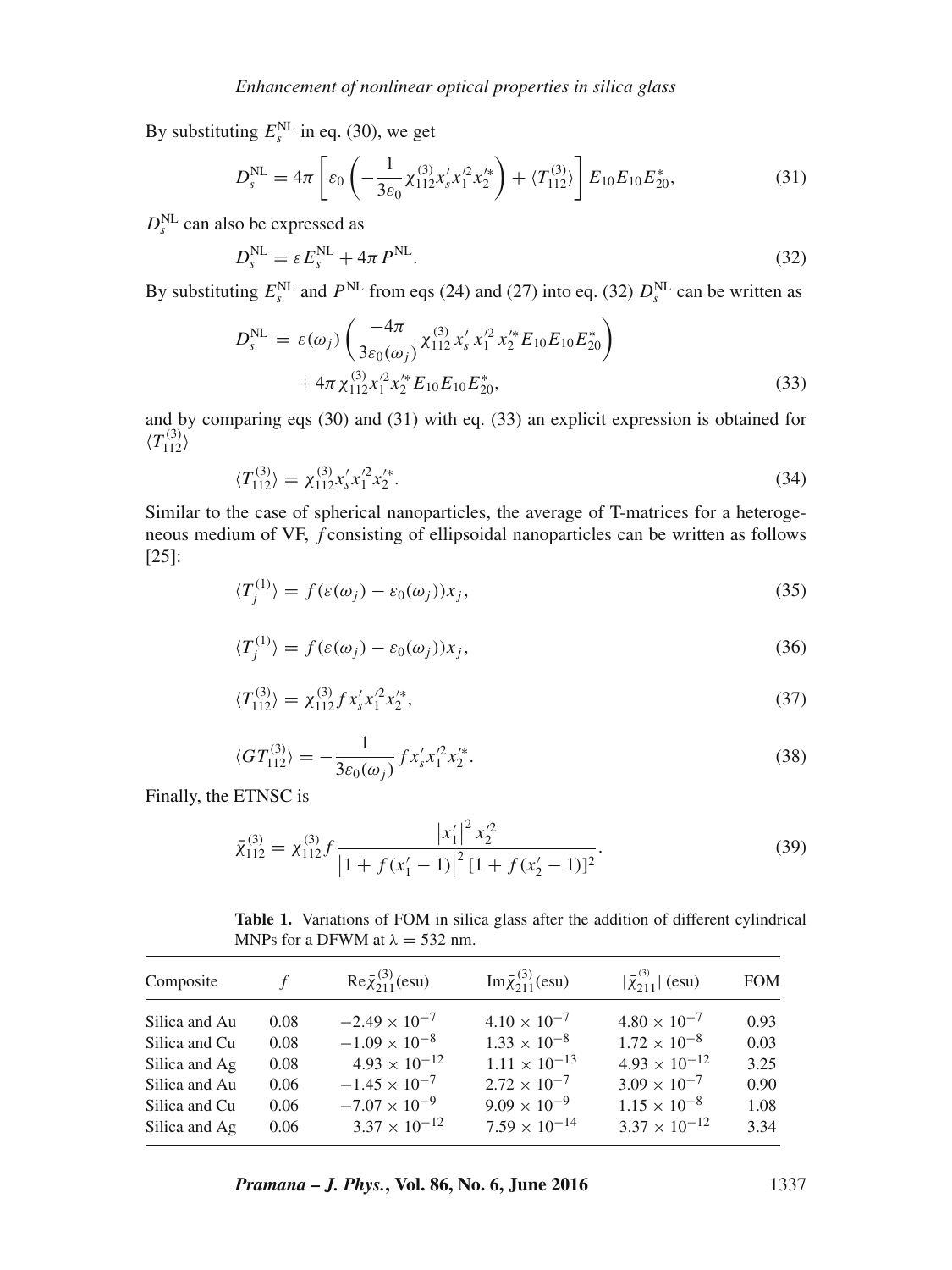| Composite     |      | $\text{Re}\bar{\chi}_{211}^{(3)}(\text{esu})$ | $\text{Im}\bar{\chi}_{211}^{(3)}(\text{esu})$ | $\left \bar{\chi}_{211}^{(3)}\right $ (esu) | <b>FOM</b> |
|---------------|------|-----------------------------------------------|-----------------------------------------------|---------------------------------------------|------------|
| Silica and Au | 0.08 | $-2.71 \times 10^{-6}$                        | $-2.05 \times 10^{-6}$                        | $3.39 \times 10^{-6}$                       | 0.32       |
| Silica and Cu | 0.08 | $-1.25 \times 10^{-7}$                        | $2.45 \times 10^{-8}$                         | $1.28 \times 10^{-7}$                       | 0.16       |
| Silica and Ag | 0.08 | $2.99 \times 10^{-11}$                        | $7.07 \times 10^{-13}$                        | $2.99 \times 10^{-11}$                      | 3.69       |
| Silica and Au | 0.06 | $-2.13 \times 10^{-6}$                        | $-1.29 \times 10^{-6}$                        | $2.49 \times 10^{-6}$                       | 0.54       |
| Silica and Cu | 0.06 | $-8.45 \times 10^{-8}$                        | $2.07 \times 10^{-8}$                         | $8.70 \times 10^{-8}$                       | 0.35       |
| Silica and Ag | 0.06 | $2.03 \times 10^{-11}$                        | $4.79 \times 10^{-13}$                        | $2.03 \times 10^{-11}$                      | 3.8        |

**Table 2.** Variations of FOM in silica glass after the addition of different spherical MNPs for a DFWM at  $\lambda = 532$  nm.

Experiments and calculations show that the nonlinear refractive index will increase after the addition of MNPs and we can conclude that the 2-photon absorption coefficient will also increase [9]. Thus, the FOM will not change due to the following equation:

$$
FOM = \frac{|\chi^{(3)}|}{4\pi \text{Im}(\chi^{(3)})}.
$$
\n(40)

When materials are used, FOM becomes significant. High values of FOM are needed for the systems, all of which are optical systems. In tables 1 and 2, the influence of the addition of different nanoparticles with different shapes is shown. They are for the case of small VFs (0.06 and 0.08) in DFWM at  $\lambda = 532$  nm [15,25]. As can be observed, the highest value of FOM is attributed to the silver nanoparticles.

Tables 1 and 2 show the influence of adding different cylindrical and spherical nanoparticles. They are for the cases with small VFs (0.06 and 0.08) in a DFWM, at  $\lambda = 532$  nm. Moreover, it is shown that the highest value of FOM is related to silver nanoparticles. The remarkable conclusion after comparing tables 1 and 2 is that the spherical nanoparticles yield larger values of FOM.

Figures 4a–4c and 5a–5c respectively show the variations of the magnitude, real and imaginary parts of ETNSC  $(\bar{\chi}_{112}^{(3)})$  after adding ellipsoidal nanoparticles of gold and silver<br>for a DEWM at  $\lambda = 532$  nm on the basis of L and f. Here, the values of ETNSC are for a DFWM at  $\lambda = 532$  nm on the basis of L and f. Here, the values of ETNSC are expressed in terms of esu.

The variations of the magnitude of ETNSC  $(\bar{\chi}_{112}^{(3)})$  for silica glass and ellipsoidal copper<br>nonarticles can be plotted in the same way. For this case, at  $f = 0.02$  the magnitude of nanoparticles can be plotted in the same way. For this case, at  $f = 0.02$  the magnitude of ETNSC reaches its maximum. By increasing  $f \text{ to } 0.1$ , the ETNSC approximately remains constant and close to zero. The behaviour of the real and imaginary parts of ETNSC is the same as the magnitude.

Using eq. (45) the FOM for gold nanoparticles in silica glass can be calculated as shown in figure 6. The maximum FOM occurrs at  $f = 0.035$  for geometric parameters of 0.28, 0.53 and 0.8.

In this paper, results of the T-matrix method and the experimental ones for different composite glasses are compared well [8,31].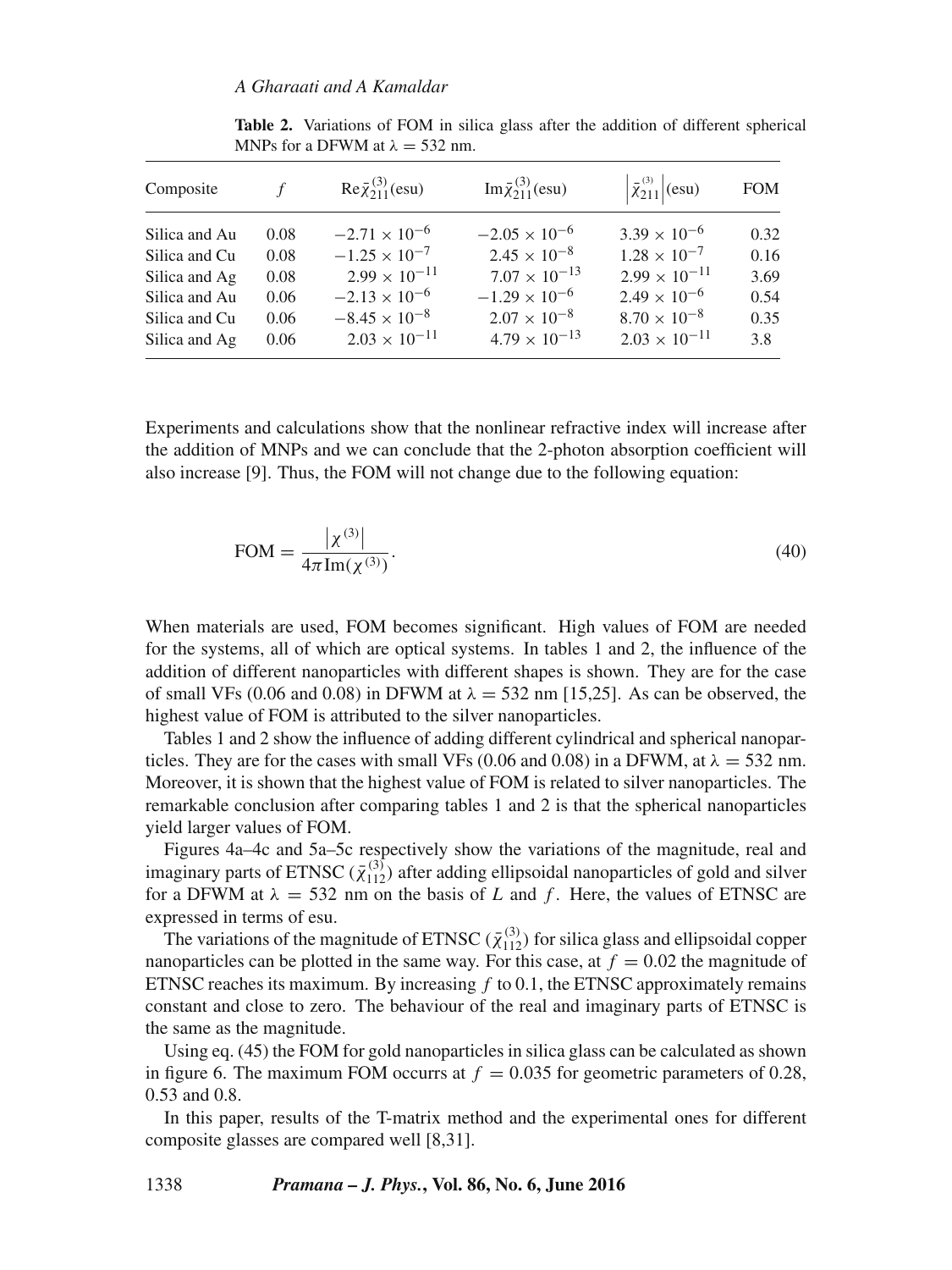

**Figure 4.** Variations of the ETNSC  $(\bar{\chi}_{112}^{(3)})$  after the addition of gold ellipsoidal paperticles for a DEWM at  $\lambda = 532$  nm on the basis of L and f. (a) Magnitude nanoparticles for a DFWM at  $\lambda = 532$  nm on the basis of L and f. (a) Magnitude, (**b**) real part and (**c**) imaginary part.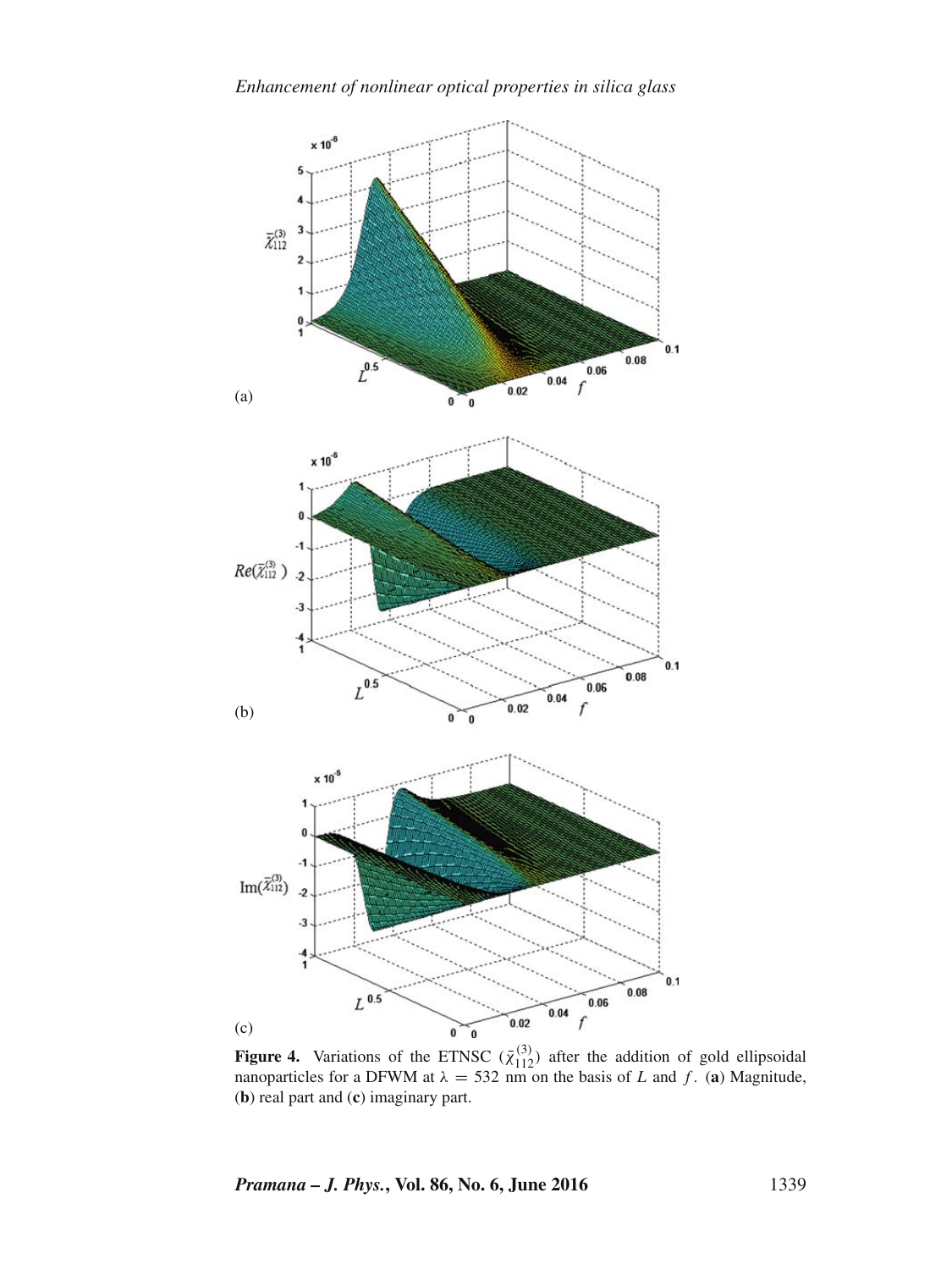

Figure 5. The same as figure 4, but for the silver ellipsoidal nanoparticles.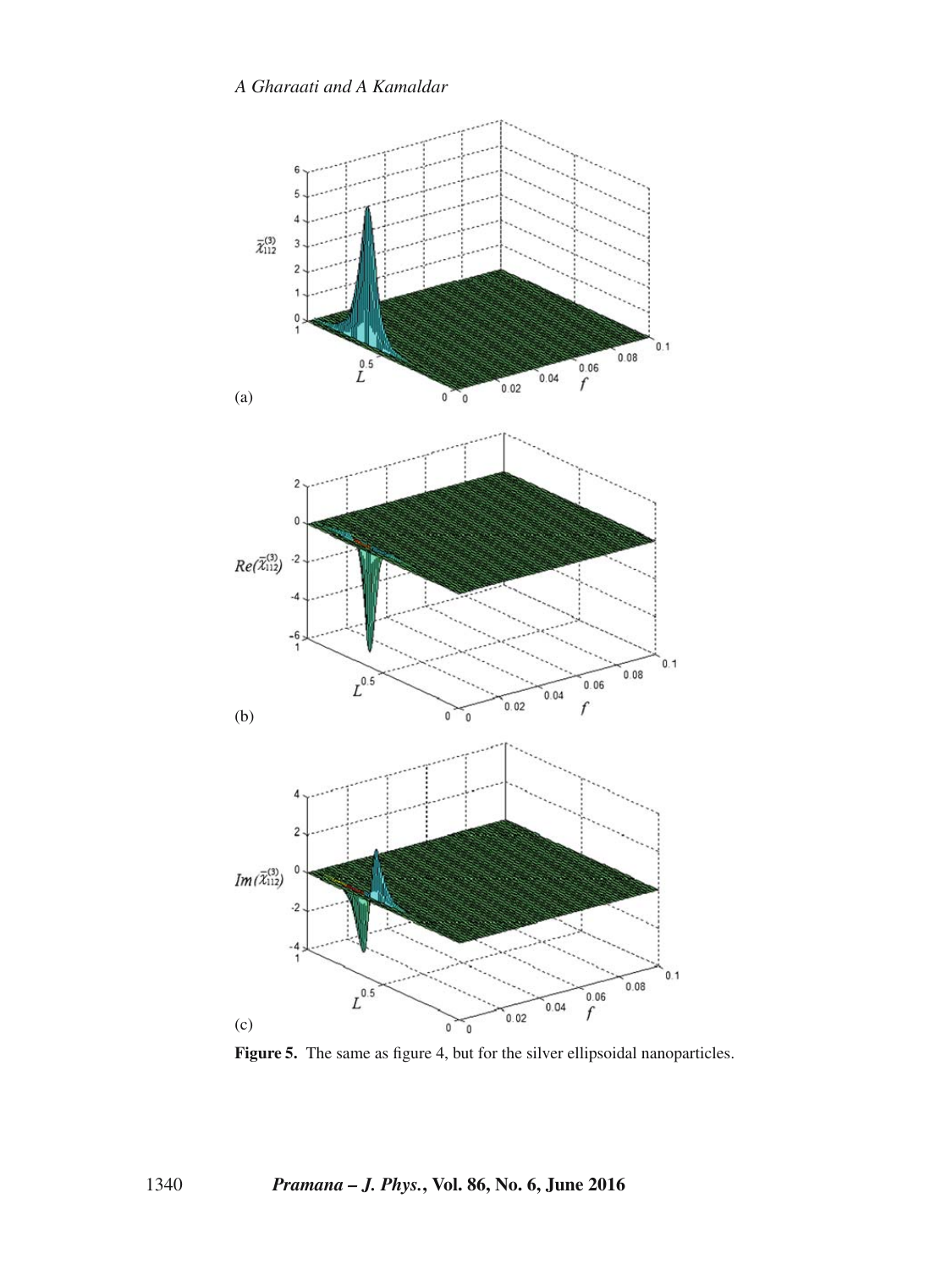

**Figure 6.** Variations of the FOM after the addition of silver ellipsoidal nanoparticles for a DFWM at 532 nm wavelength on the basis of  $L$  and  $f$ .

## **3. Conclusions**

In this research, the physics of enhancement of nonlinear properties of silica glass by adding metallic nanoparticles was investigated by utilizing local fields, plasma wavelength and Drude model. Metallic nanoparticles such as gold, silver or copper were shown to have negative effective dielectric constant in the real part and small imaginary one in the optical and infrared wavelength range. Thus, at this special wavelength, which is called plasma wavelength, the local field reaches its maximum, affecting the existing guest metallic nanoparticles in silica glass, which yields an increase in nonlinear properties of the newly created heterogeneous medium. It is assumed that the metallic nanoparticles are spread randomly in the medium. Increasing the intensity of the external field causes an increase in the nonlinearity property of the heterogeneous medium. All the governing models which describe the linear and nonlinear properties of heterogeneous medium are presented upon no-interaction circumstance between nanoparticles  $(f < 0.1)$ .

The model proposed for nanoparticles with different shapes was expanded, and T-matrix method was used to derive the effective dielectric constant and third-order nonlinear susceptibility coefficient  $(\bar{\chi}^{(3)})$  of the compound of ellipsoidal nanoparticles and<br>silica glass. The required relations can be derived for extreme cases of spherical cylinsilica glass. The required relations can be derived for extreme cases of spherical, cylindrical and ellipsoidal nanoparticles. The effects of changing the shape of nanoparticles were investigated for silica–gold, silica–silver and silica–copper, and it was shown that the effective third-order nonlinear susceptibility coefficient  $(\bar{\chi}^{(3)})$  and figure-of-merit were<br>larger for spherical nanoparticles than those for cylindrical ones. Considering tables 1 larger for spherical nanoparticles than those for cylindrical ones. Considering tables 1 and 2 and the information gathered, it can be inferred that adding metallic nanoparticles increases nonlinear properties of a heterogeneous material. Because of the high nonlinear properties of these materials, even if only small volume fractions are used, high increases in those properties can be resulted.

#### **Acknowledgements**

This work has been financially supported by the Payame Noor University (PNU), I.R. of Iran under the Dr Abdolrasoul Gharaati grant.